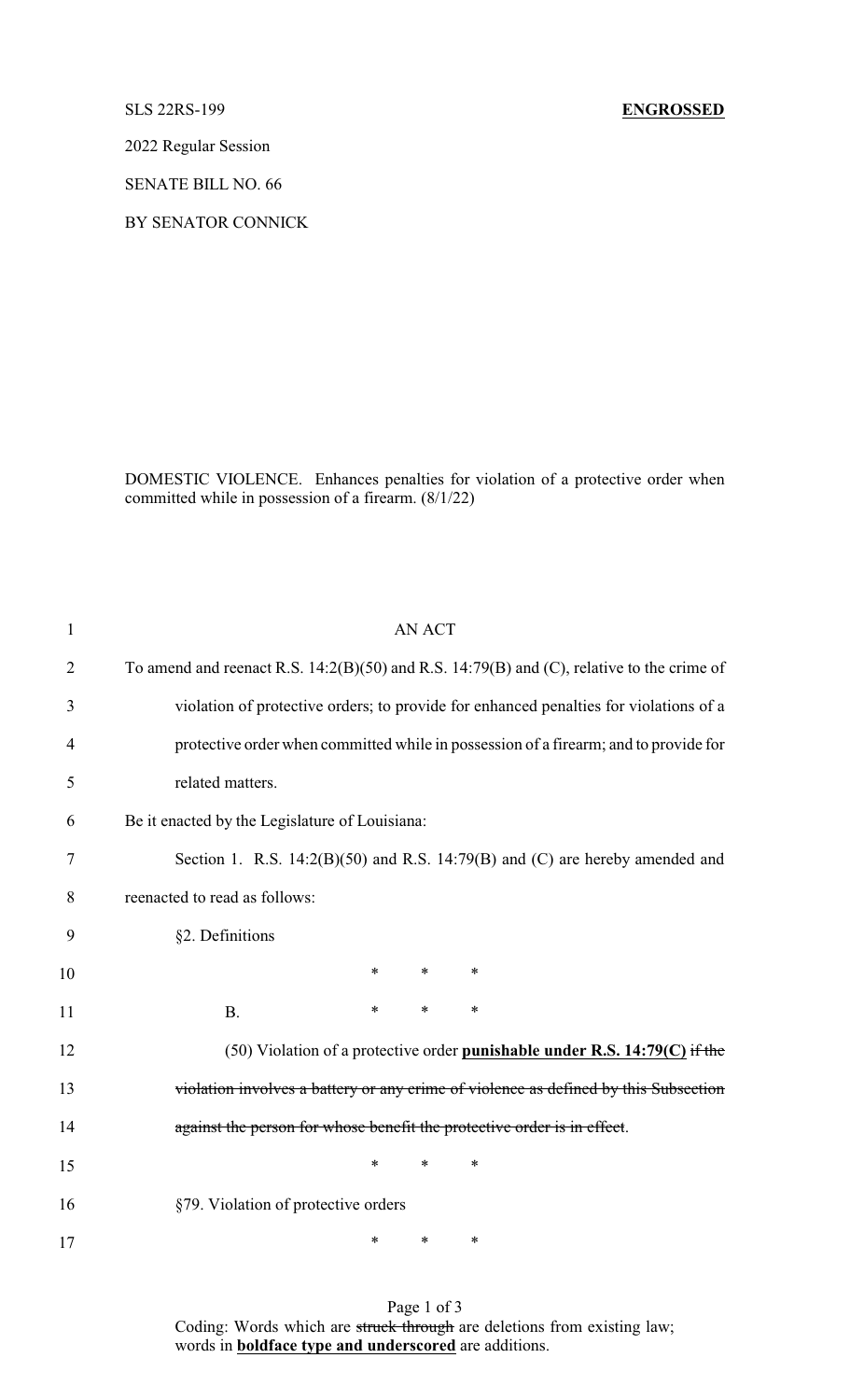B.(1) On a first conviction for violation of protective orders**, except as provided in Subsection C of this Section,** which does not involve a battery or any crime of violence as defined by R.S. 14:2(B) against the person protected by the protective order, the offender shall be fined not more than five hundred dollars or imprisoned for not more than six months, or both. (2) On a second or subsequent conviction for violation of protective orders**, except as provided in Subsection C of this Section,** which does not involve a

8 battery or any crime of violence as defined by R.S. 14:2(B) against the person 9 protected by the protective order, regardless of whether the current offense occurred before or after the earlier convictions, the offender shall be fined not more than one thousand dollars and imprisoned with or without hard labor for not less than fourteen days nor more than two years. At least fourteen days of the sentence of imprisonment imposed under this Paragraph shall be without benefit of probation, parole, or suspension of sentence. If a portion of the sentence is imposed with benefit of probation, parole, or suspension of sentence, the court shall require the offender to participate in a court-monitored domestic abuse intervention program as defined by R.S. 14:35.3.

 C.(1) Whoever **Except as provided in Paragraph (2) of this Subsection, whoever** is convicted of the offense of violation of protective orders where the violation involves a battery or any crime of violence as defined by R.S. 14:2(B) against the person for whose benefit the protective order is in effect**, or where the violation involves the offender going to the residence or household, school, or place of employment of the person for whose benefit the protective order is in effect while in possession of a firearm**, shall be fined not more than one thousand dollars and imprisoned with or without hard labor for not less than three months nor more than two years. At least thirty days of the sentence of imprisonment imposed under this Paragraph shall be without benefit of probation, parole, or suspension of sentence. If a portion of the sentence is imposed with benefit of probation, parole, or suspension of sentence, the court shall require the offender to participate in a

Page 2 of 3 Coding: Words which are struck through are deletions from existing law; words in **boldface type and underscored** are additions.